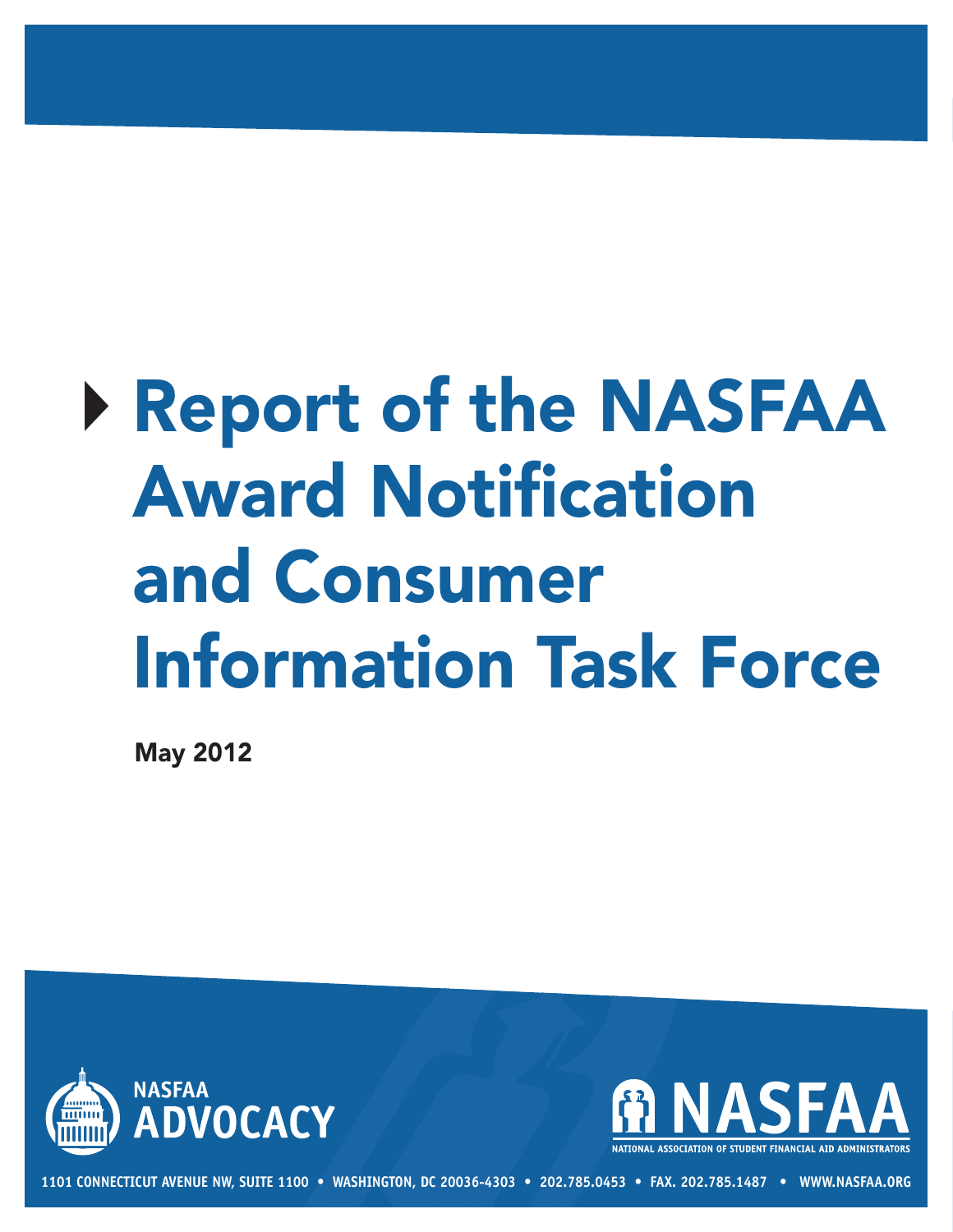## **Executive Summary**

The financial aid award notification process is a topic of great importance to the Obama Administration, Congress, and the U.S. Department of Education. The National Association of Student Financial Aid Administrators (NASFAA) also values the importance of clear, concise, accurate information for students and parents, and recognizes there are ways to improve award letters.

While some have called for the complete standardization of the award letter, NASFAA members have concerns that over-prescriptive standardization of award letters would interfere with an institution's ability to meet the specific needs of its unique student body, and would restrict innovation and delivery. However, NASFAA supports standardizing elements and terms on award letters.

Knowing that the process of improving award letters should be informed by the professionals who use them, the NASFAA Board of Directors commissioned the Award Notification and Consumer Information Task Force in November of 2011. The task force was charged with examining best practices in award notification and providing recommendations to the NASFAA Board of Directors to improve or standardize elements of award notifications. The task force was comprised of NASFAA members representing the public and private sector, including twoyear, four‐year and graduate/professional institutions. A few themes clearly emerged from the task force:

- **A well‐presented, easy‐to‐understand financial aid award notice is critical and should be a top‐priority for all financial aid offices.**
- **Standardization of the content, terminology and definitions contained in an award notice is critical.**
- **Flexibility in the format of the award notice is critical so that institutions can best leverage whatever delivery method (e.g. paper, web‐self‐service, email, mobile app, etc.) is available to them and best suits their particular student population.**

Based on their research, the task force developed the recommendations detailed in this report. The recommendations are organized into four topics:

- **Core Elements of an Award Notification**
- **Glossary of Standardized Award Letter Terminology**
- **Loan Aggregator and Calculator**
- **Student Consumer Information**

As Congress and the U.S. Department of Education explore ways to strengthen financial aid award letter notifications, we encourage them to consider the recommendations put forth by NASFAA's Award Notification Task Force, particularly those related to core elements and standardized terminology. Incorporating the recommendations of the professionals who assist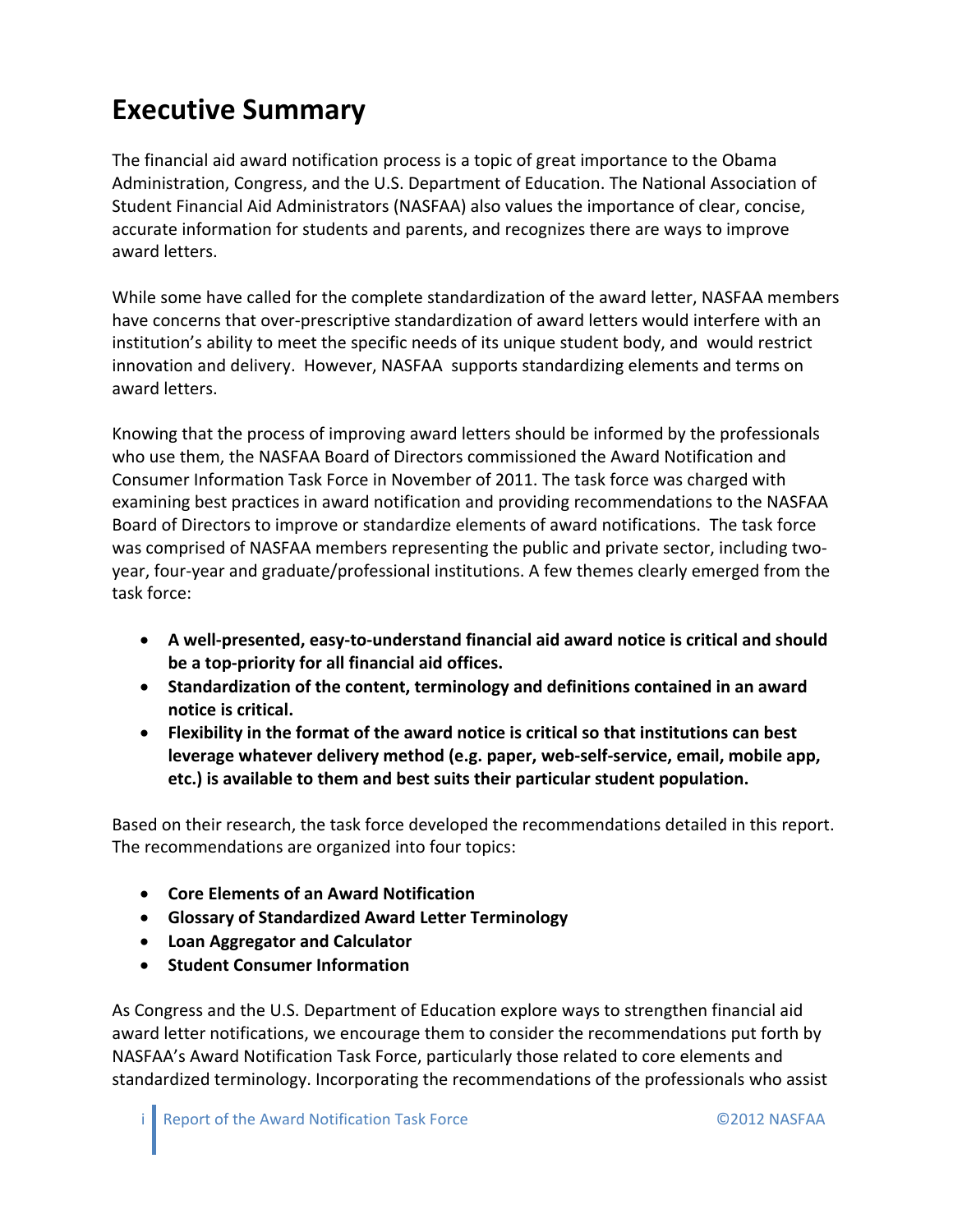students on a daily basis and have the best working knowledge of the financial aid programs will help maximize the effectiveness of award letters and avoid unintended, negative consequences of over‐prescriptive standardization.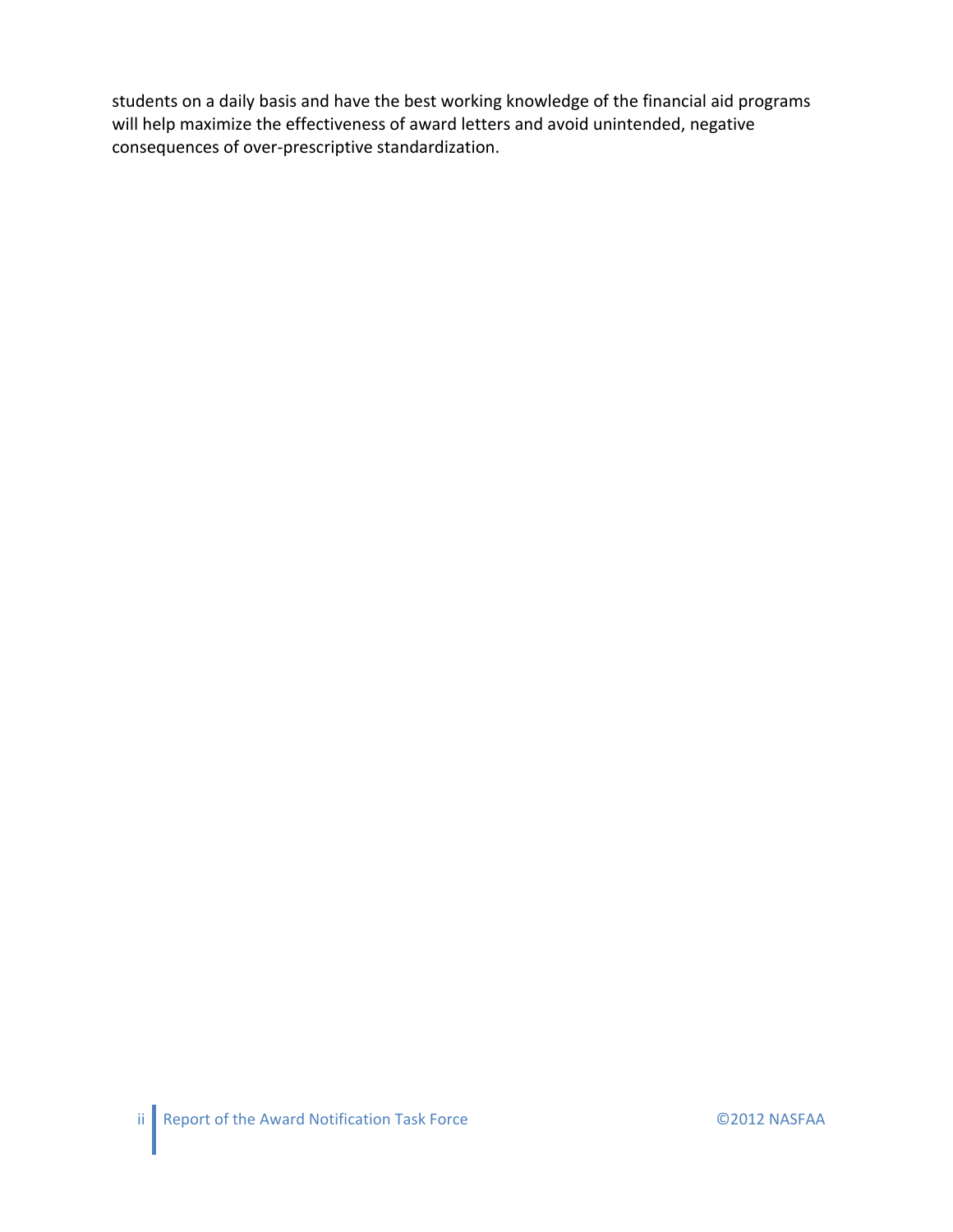## **Core Elements of an Award Notification**

**Recommendation #1**: The following 10 elements should be specified as core elements to be included on every award letter/notification.

#### **1. Cost of Attendance**

The federally defined Cost of Attendance (COA) should be listed on every award letter or notification to students. At a minimum, this cost of attendance should include:

- Expected charges for one year for tuition and mandatory fees
- Room and board (for on-campus residents)
- Estimated living expenses (for off‐campus residents)
- Estimated transportation costs
- Estimated books and supplies costs
- Estimated miscellaneous costs

#### **2. Scholarship and Grant Awards (Gift Aid)**

This element should include gift aid from all sources (federal, state, institutional, and private). Award notifications should transparently indicate awards that are gifts as opposed to self‐help (work‐study or loans) so that students can easily calculate their net costs after gift aid.

#### **3. Net Costs After Gift Aid**

It is essential that students understand what their financial responsibility will be after gift aid is subtracted.

Optionally, schools should consider displaying how much of the gift aid will cover direct costs in addition to the overall net cost after gift aid. For example, if total gift aid is \$5,000, direct costs are \$8,000 and indirect costs are \$7,000, the display of net costs would be:

| Net Direct Costs after Gift Aid | \$3,000  |
|---------------------------------|----------|
| Net Total Costs after Gift Aid  | \$10,000 |

#### **4. Self‐Help Options**

Self‐help includes all student loan and work‐study awards. Parent PLUS loans would be included in this section if the school chooses to include these in the award notification. The student should be advised that loans would be used to help pay the remaining net costs after gift aid.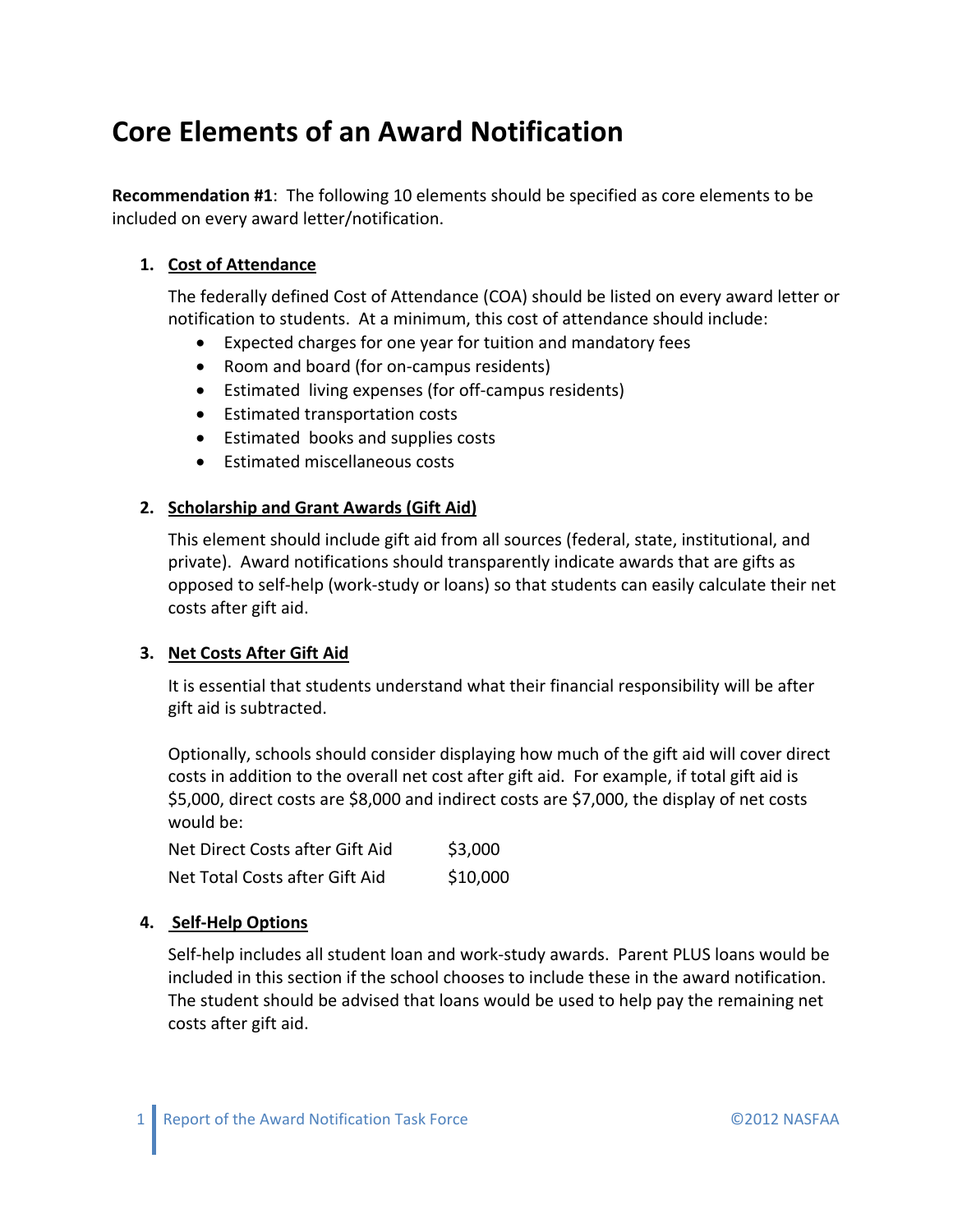#### **5. Assumptions**

The award notification should include (or contain links to) the assumptions used to determine aid awards as well as any conditions that must be met to continue to receive the awards, such as:

- Enrollment status, including effect on award amounts/levels
- Housing status
- General terms and conditions
- Award-specific terms and conditions

#### **6. Link to Resource of Total Loan Debt (Aggregator) and Calculator from ED or other Third Party**

See following section in this report on loan aggregators and calculators for details.

#### **7. Link to Consumer Information Disclosures**

See section in this report on Student Consumer Information disclosures for details.

#### **8. Link to a Public Glossary of Standard Terms and Definitions**

The U.S. Department of Education has a glossary that can be used for this purpose: http://studentaid.ed.gov/PORTALSWebApp/students/english/Glossary.jsp.

*(Note: this public glossary would differ from the glossary used to standardize terms on the award letter, described in Appendix A of this report.)*

#### **9. Contact Information for the Financial Aid Office**

#### **10. Deadlines and Next Steps**

This includes all action that the student must take, and by what date, to receive the financial aid (all or part) contained on the award notice.

Optionally, institutions should provide links to financial planning tools and "financing your education" websites so that families can explore different scenarios regarding how much of their resources to use vs. how much to borrow.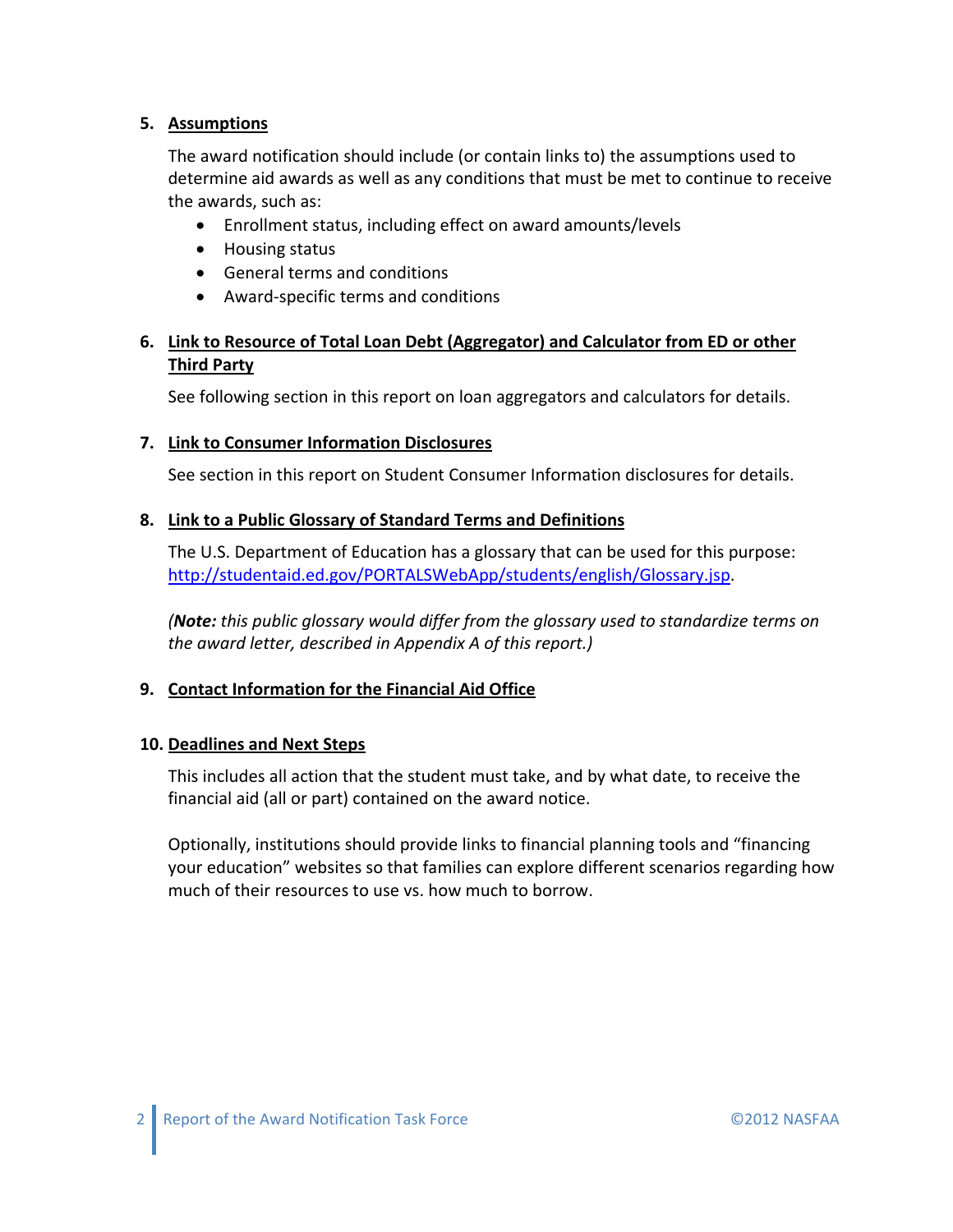**Recommendation #2**: Components of the cost of attendance should be broken down into two, clearly labeled classifications:

#### **1. Direct Costs**

- Expected charges for one year for tuition and mandatory fees
- Room and board (for on-campus residents)

#### **2. Indirect Costs**

- Estimated living expenses (for off‐campus residents)
- Estimated transportation costs
- Estimated books and supplies costs
- Estimated miscellaneous costs

The task force recognizes that sometimes optional on‐campus housing can be classified as either direct or indirect when displaying the Cost of Attendance using the direct and indirect classifications. In this case, the more likely scenario (e.g., student's housing preference on the FAFSA, the housing amount used in the budget on the system for the student, etc.) should be the basis for whether living expenses are classified as direct. If indirect is chosen in this case, the option for on‐campus housing should be indicated in the description.

*Example 1: On‐campus housing is either mandatory or is listed on the FAFSA:*

| Direct costs billed by the institution: |    |
|-----------------------------------------|----|
| Tuition and Foos                        | 50 |

| <b>Tuition and Fees</b>   | 5,000  |
|---------------------------|--------|
| Room and Board            | 6,000  |
| <b>Total Direct Costs</b> | 11,000 |

Estimated indirect costs (actual amounts vary based on individual circumstances)

| <b>Books and Supplies</b>             | 600 |
|---------------------------------------|-----|
| Transportation                        | 500 |
| Miscellaneous                         | 400 |
| <b>Total Estimated Indirect Costs</b> | 900 |

Total Estimated Costs of Attendance 11,900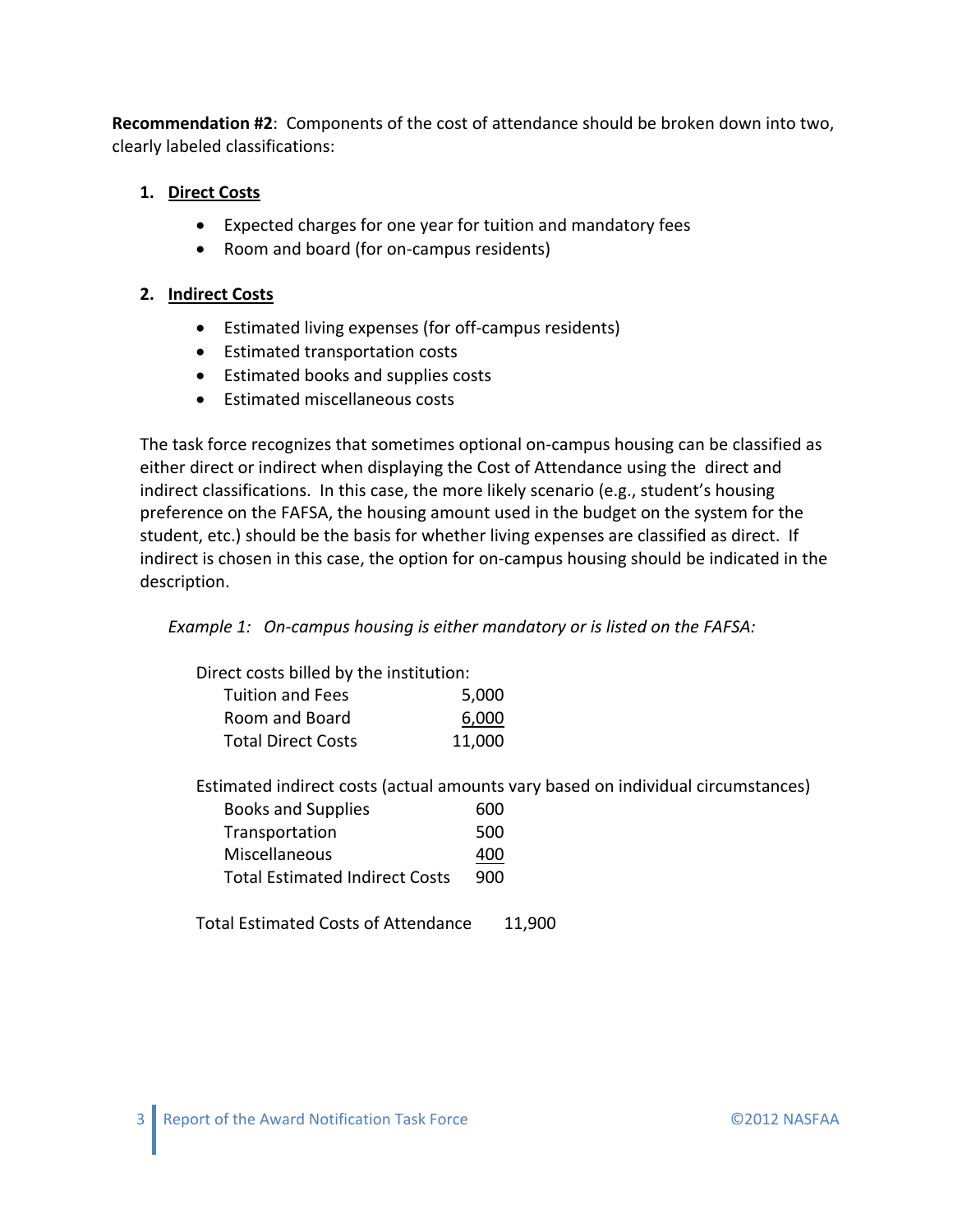*Example 2: On‐campus housing is optional and not listed on the FAFSA:*

Direct costs billed by the institution: Tuition and Fees 5,000 Total Direct Costs 5,000

Estimated indirect costs (actual amounts vary based on individual circumstances) Living Expenses – either on‐campus room and board or off‐campus housing

| expenses                             | 6,000 |
|--------------------------------------|-------|
| <b>Books and Supplies</b>            | 600   |
| Transportation                       | 500   |
| Miscellaneous                        | 400   |
| Total Estimated Indirect Costs 6,900 |       |

Total Estimated Costs of Attendance 11,900

*Example 3: On‐campus housing is not an option:*

| Direct costs billed by the institution: |       |
|-----------------------------------------|-------|
| <b>Tuition and Fees</b>                 | 5,000 |
| <b>Total Direct Costs</b>               | 5,000 |

Estimated indirect costs (actual amounts vary based on individual circumstances) Off Campus Living Expenses 6,000

| Off-Campus Living Expenses           | 6,000 |
|--------------------------------------|-------|
| <b>Books and Supplies</b>            | 600   |
| Transportation                       | 500   |
| Miscellaneous                        | 400   |
| Total Estimated Indirect Costs 6,900 |       |

Total Estimated Costs of Attendance 11,900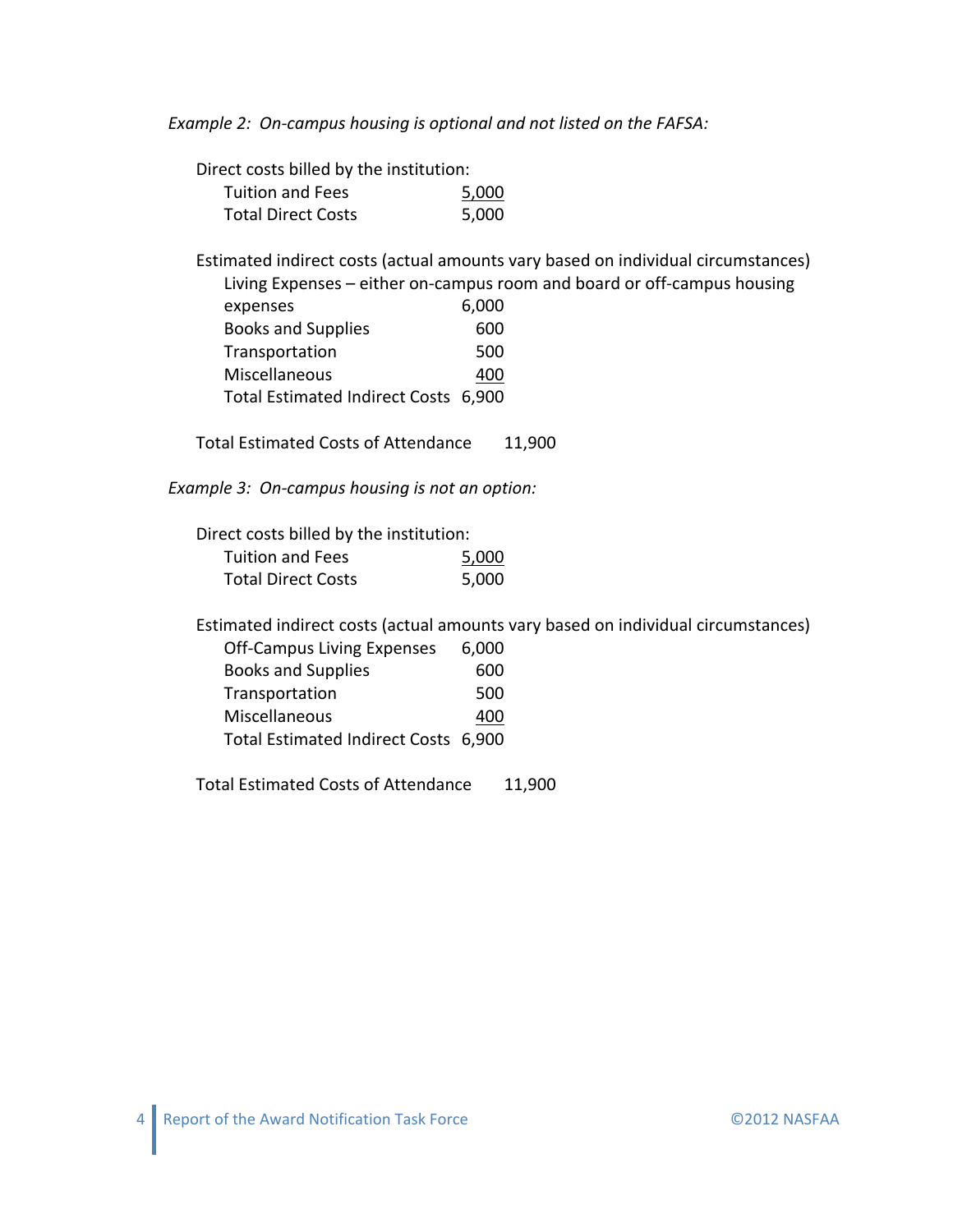## **Loan Aggregator and Calculator**

**Recommendation #3:** Students should be informed of the potential debt they may incur at a college before paying the enrollment deposit.

**Recommendation #4:** Award notifications should provide enrolled students with their cumulative loan history (federal and private) and the ability to calculate repayment estimates before they borrow additional loans to pay their college costs.

The task force recognizes that there is a need to standardize the delivery of this information from schools. For schools to provide their respective students with this type of loan history, there needs to be one comprehensive database where all educational loans (federal and private) are reported.

**Recommendation #5:** The U.S. Department of Education should mandate that all educational loans from private lenders as well as from colleges and universities be reported to one, central database.

This may mean an expansion of the data collected by the National Student Loan Data System (NSLDS) or the creation of another database or loan aggregator. The task force proposes that the model award notification would provide a link for students to this database as the single point of contact for all of their educational loans. Then all students would have access to their entire debt portfolio in real time so they can calculate a more accurate amount of monthly repayments they will or could have.

Regarding loan repayment calculation (both potential and cumulative debt), the task force strongly recommends that this capability be provided through a common tool, rather than each institution developing the tool themselves. All college students who borrow student loans must have access to a national standardized loan repayment calculator that is created by/and or sponsored by the U.S. Department of Education. This standardized calculator should be similar to the one that existed in Direct Loan Servicing that was eliminated when the servicing of Federal Direct Loans moved to multiple servicers who have contracts with the Department. This calculator also should be located in the educational loan database site that would be the single point of all education loans so all students would have a standardized calculator to determine their repayment options. In addition, there should be a version of the calculator for students to use who do not have any loan history but would like to determine how much they may need to borrow for their first student loan.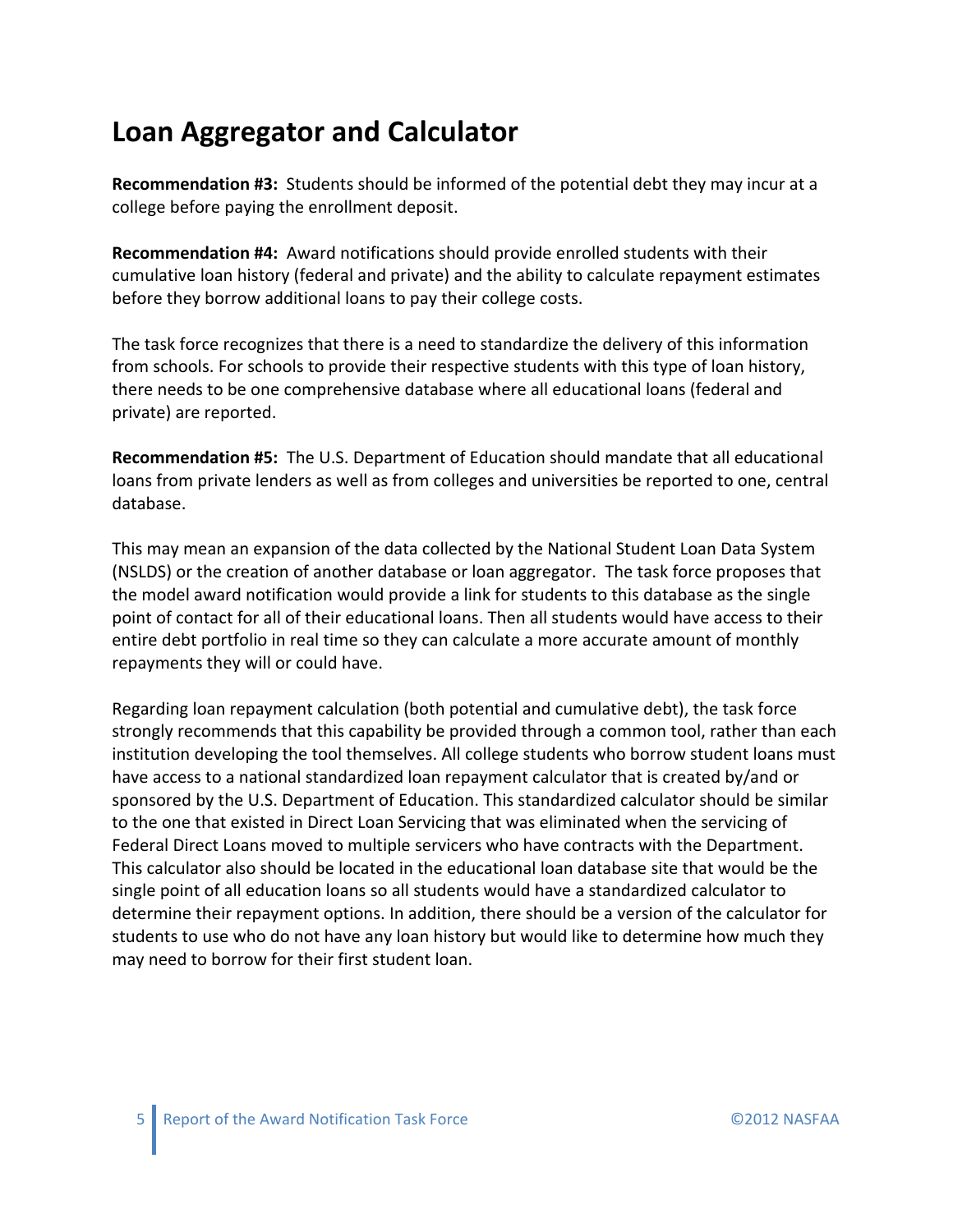## **Student Consumer Information**

**Recommendation #6:** Each award notification sent to students, both prospective and returning, should include a link to a school-created web resource that contains links to student consumer information, loan counseling, cumulative indebtedness, student loan default rate, repayment information, glossary of financial aid terms, federal student loan history, the College Navigator, and the school's net price calculator. This web resource should also link to non‐ federal student loan history (once this resource is available) and the College Scorecard.

The task force concludes that students and families should be provided with the most complete information possible to assist in making decisions about where to attend college and how to pay for it. Providing the same or similar information in the same or similar format will enable students and families to more easily compare the information provided by each school while giving schools the flexibility to provide information unique to their institution and sector.

The table in Appendix B shows the recommended name for each link and its destination. The question posed beneath each link will inform the user as to the specific information available at the linked site.

While schools would have the flexibility to include links to other resources, the task force recommends that the web resource contain only the most essential information. By limiting the amount of information provided via this resource, the student and the student's family are more likely to review all of the information provided and use those tools that are most important to their unique family situations.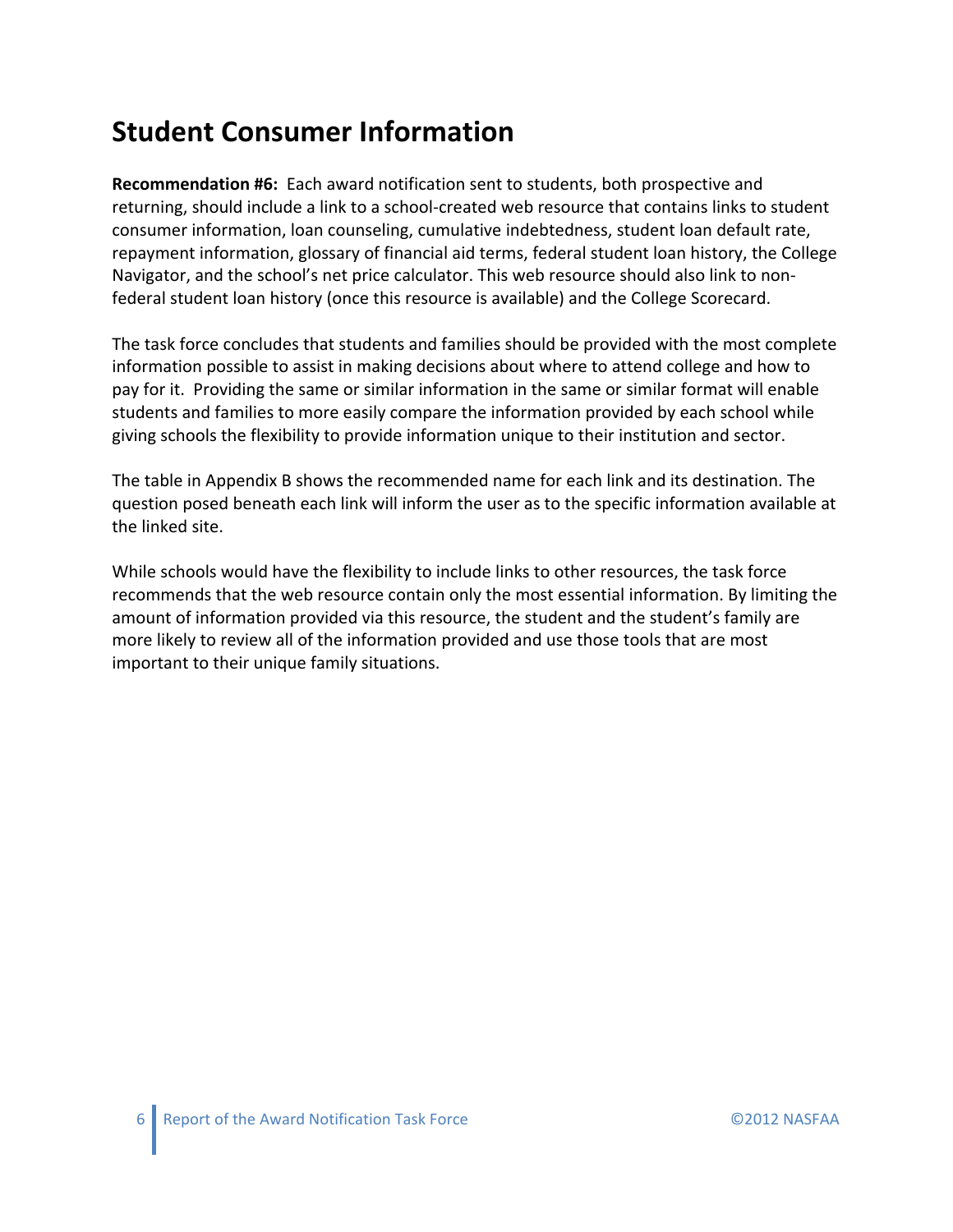## **Appendix A**

## **Glossary of Terms for Award Notifications**

The Glossary of Terms for Award Notifications contains universally accepted definitions of language typically contained on award notifications. The goals of the glossary are:

- a. to provide colleges community‐defined and accepted definitions of common terms used on institutional award notifications;
- b. to provide greater clarity and understanding by students through consistency in the use and meaning of terms on award notifications across all colleges and universities; and
- c. to allow prospective students to more easily compare information from multiple schools because terms used have common definitions.

**Cost of Attendance:** The estimated cost of attending this institution for one academic year. This amount includes:

- Expected charges for one year of tuition and fees
	- a. Tuition Charges assessed for classes
	- b. Fees Charges assessed for other college services
- Room and board for resident students
- Estimated living expense -- allowance for rent, utilities, and food for off-campus living
- Estimated transportation costs
- Estimated books and supplies
- Miscellaneous costs

**Direct Costs:** Expenses the student/family pays to the college.

**Indirect Costs:** Expenses the student/family may pay to a third party (merchant, landlord, etc.) other than the college

**Net Cost:** Amount of direct and indirect costs remaining after all gift aid (scholarship and grant) is subtracted.

**Out‐of‐Pocket Cost:** Difference between the cost of attendance and all gift aid. Out‐of‐pocket cost can be covered through a variety of sources, including savings, income and educational loans.

**Family Financial Responsibility:** Many schools award institutional scholarships and grants based on a more comprehensive calculation of family financial circumstances using information provided on the CSS PROFILE or the College's own financial aid form. This can result in a higher (or lower) financial responsibility for the student (and his/her family) than the Free Application for Federal Student Aid (FAFSA) might indicate with its Expected Family Contribution (EFC) estimate.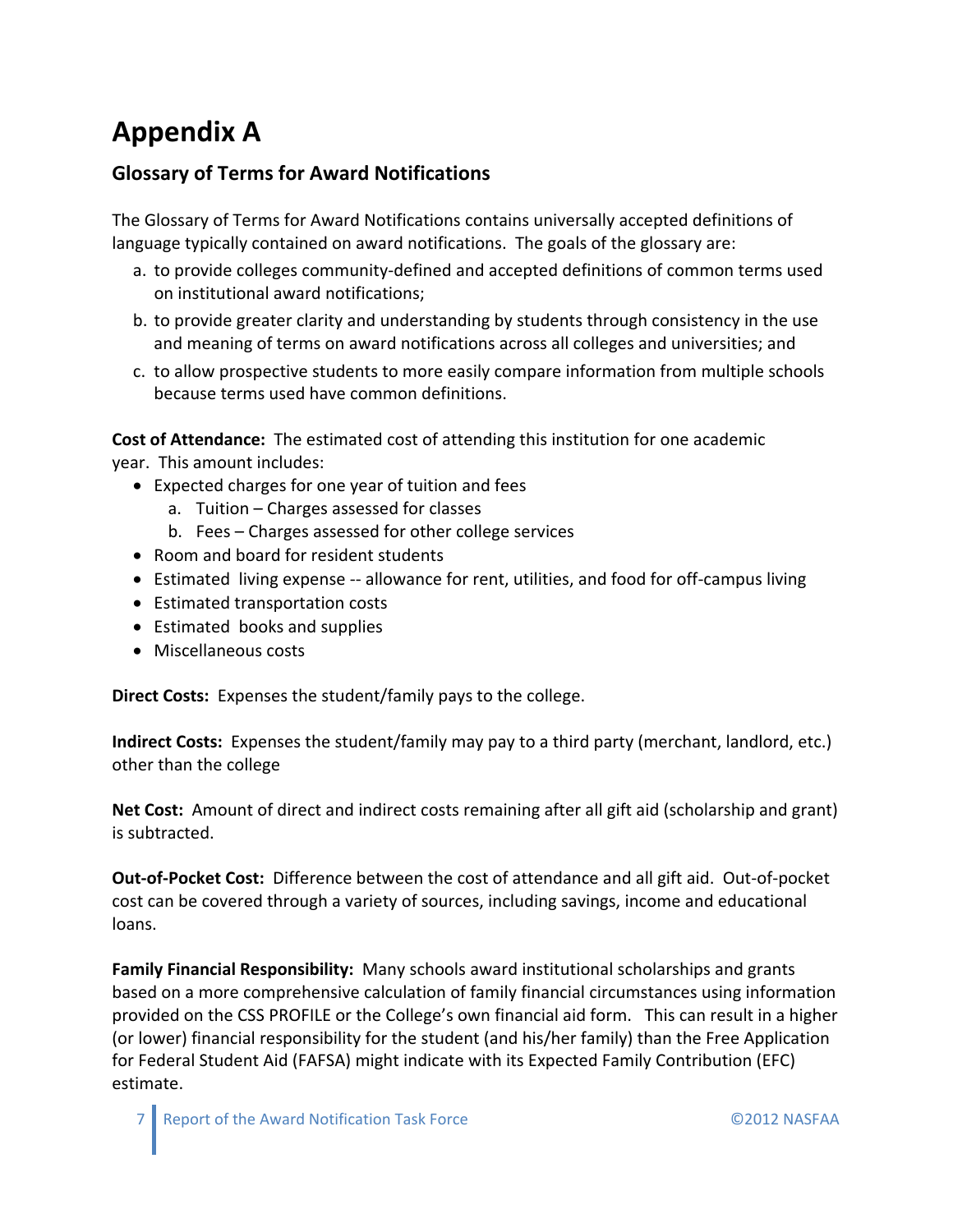**Expected Family Contribution (EFC):** A measure of how much the student/family can be expected to contribute to the cost of the student's education for the year. The EFC is calculated according to a formula specified in the law and is based upon the information provided by the student and his or her family during the FASFA filing process.

**Gift Aid:** funds awarded to the student that do not have to be repaid, unless the student fails to meet certain terms, such as a service requirement, specified as a condition of the grant. Gift aid includes awards with titles such as grants, scholarships, remissions, waivers, etc. Gift aid can be awarded based on many factors, including (but not limited to) financial need, academic excellence, athletic, musical, and theatrical talent, affiliation with various groups, or career aspirations.

**Grant:** Gift aid awarded to the student that does not need to be repaid. Grants are typically based on financial need.

**Scholarship:** Gift aid awarded to the student that does not need to be repaid. Scholarship awards are typically based on merit or a combination of merit and need, such as academic excellence, talent, affiliation with various groups, or career aspirations.

**Self Help:** Financial aid in the form of loans or student employment. Loans are used to help pay the remaining net costs after gift aid is deducted. Student employment earnings (including work study awards) are not deducted from billed costs but can be used to help cover indirect costs and are paid in the form of wages to the student.

**Educational Loan:** A form of financial aid that must be repaid with interest. Educational loans have varying interest rates and repayment terms. Students and/or parents are required to sign a promissory note when accepting an educational loan.

- 1. **Student Loan:** Funds awarded to the student that must eventually be paid back to the lender by the student.
	- a. **Federal Direct Student Loan:** Loan funds provided *to the student* by the U.S. Department of Education, through the school. Repayment of principal begins six months after the borrower ceases to be a student on at least a half‐time basis. The FAFSA is the annual application. There are two types of Federal Direct Student Loans: subsidized and unsubsidized. Students with financial need can qualify for a subsidized loan, and the government pays the interest on the loan while the student remains enrolled at least half time. Students that don't demonstrate financial need qualify for an unsubsidized loan and interest accrues while the student is in school.
	- b. **Federal Perkins Loan:** A low interest loan for educational expenses provided by the federal government for qualified individuals with exceptional financial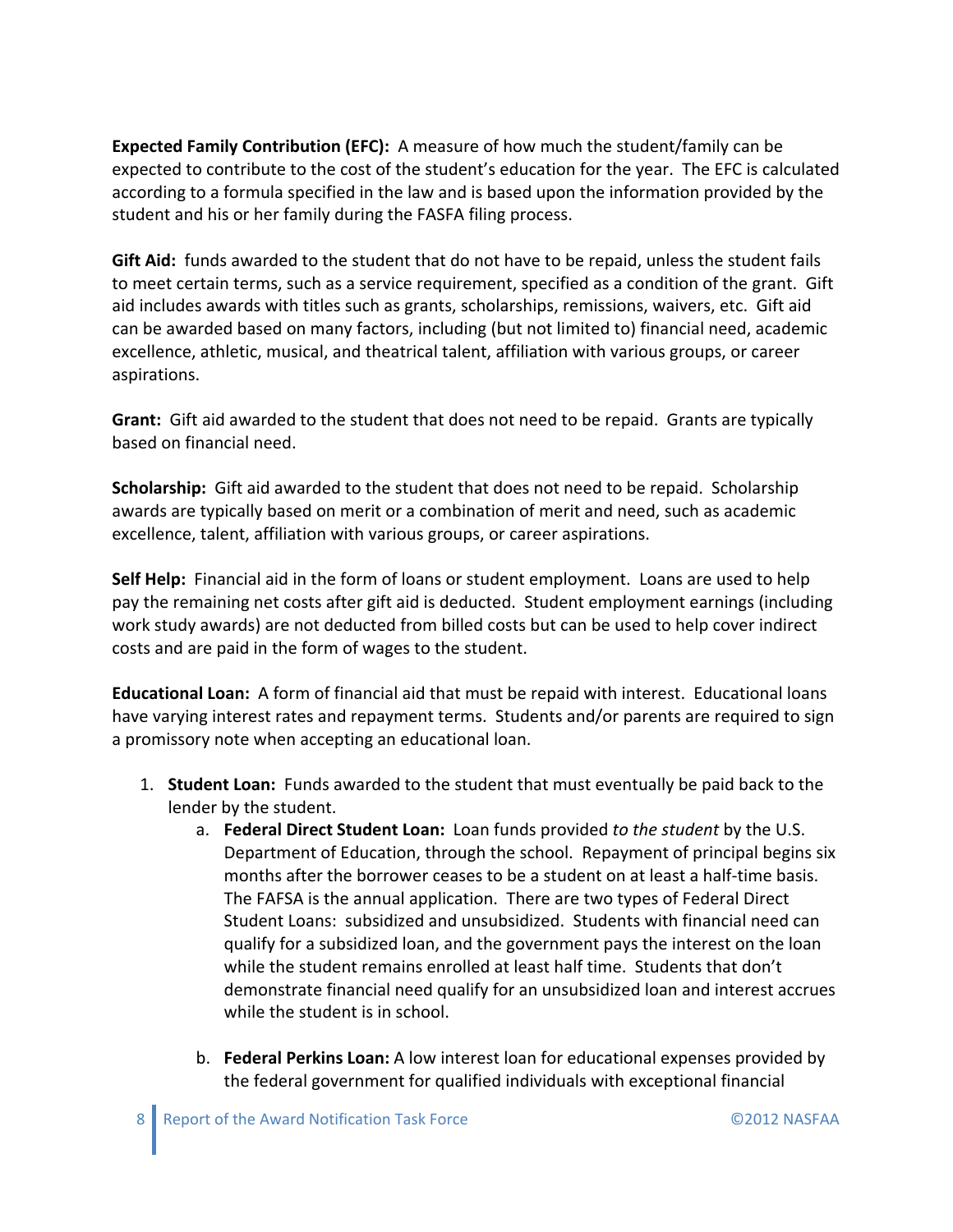need. The Federal Perkins Loan needs to be repaid with interest once the student is no longer enrolled at least half‐time (6 credit hours).

- c. **Federal Grad PLUS Loan:** Loan funds provided to graduate students by the U.S. Department of Education, through the school. This federal loan program allows graduate students with no adverse credit history to apply for up to their Cost of Attendance each year, less any financial aid. To be eligible, the student must be enrolled at least half time in an eligible program of study and first borrow the maximum allowable through the Federal Direct Student Loan program. Repayment of principal and interest begins 30 to 60 days after the loan is fully disbursed with deferment and forbearance options available.
- d. **Private (Alternative) Loan:** A loan from a commercial, state‐affiliated or institutional lender used to pay for up to the annual cost of education, less any financial aid received. Private loans usually require the applicant to be creditworthy, or have a co‐signer and have varying interest rates, fees and repayment options. Repayment of interest (and often principal) generally begins immediately, with some lenders offering deferment options for in‐school periods.
- **2. Federal Parent Loan (PLUS):** A federal loan program that allows parents who have no adverse credit history to apply for up to the Cost of Attendance each year, less any financial aid. PLUS loans must be repaid with interest.

**Federal Work‐Study (FWS):** A program that provides part‐time employment to students attending institutions of higher education who need the earnings to help meet their costs of postsecondary education and encourages students receiving FWS assistance to participate in community service activities.

**Federal Supplemental Educational Opportunity Grant (FSEOG):** A grant provided by the federal government to qualified undergraduate students who demonstrate exceptional financial need.

**Federal Pell Grant**: A grant provided by the federal government to qualified undergraduate students who demonstrate exceptional financial need and have an Expected Family Contribution below a threshold designated annually by the U.S. Department of Education.

**Enrollment Status:** Academic workload (or course load), as defined by the institution, that a student is carrying for a defined academic period. This normally relates to the number of credit hours or clock hours taken by a student during a given academic period. For most traditional based, semester schools full-time status = at least 12 credit hours, three-quarter time status = 9-11 credit hours, and half-time status = 6-8 credit hours. For most clock hour schools full-time enrollment equates to at least 24 clock hours per week.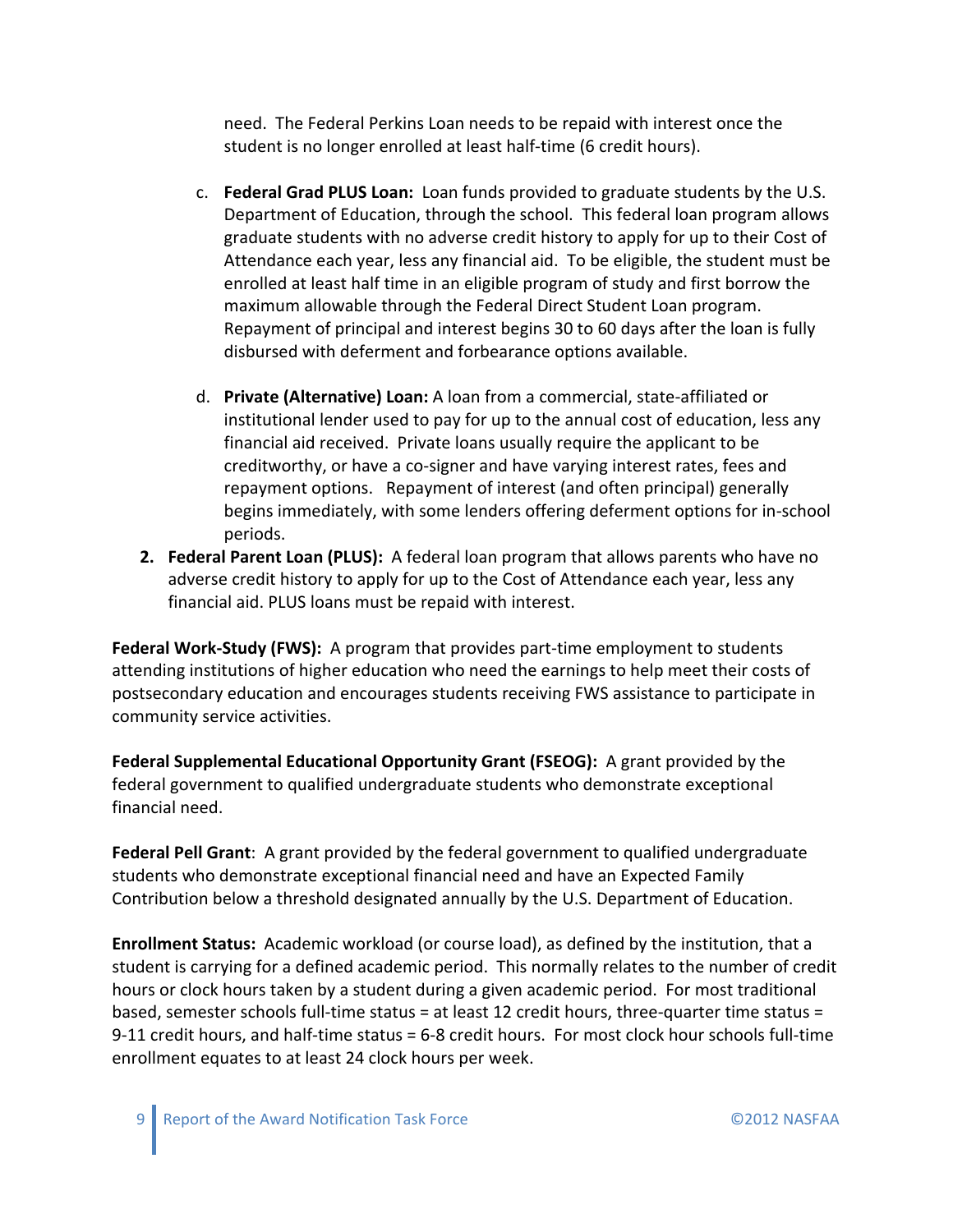**Enrollment Level:** Level of the degree‐granting program in which a student is enrolled. There are three basic levels of enrollment: undergraduate (students seeking an associate's degree, certificate or a baccalaureate degree); graduate (students working on a master's degree or professional degree); and post‐graduate, students enrolled in a doctorial program. The amounts and types of financial aid a student is eligible for is determined, in part, by their enrollment level.

**Verification:** Process to confirm the accuracy of data provided by the applicant on the Free Application for Federal Student Aid (FAFSA). In order to complete the verification process, students are required to provide certain documents to the school for review.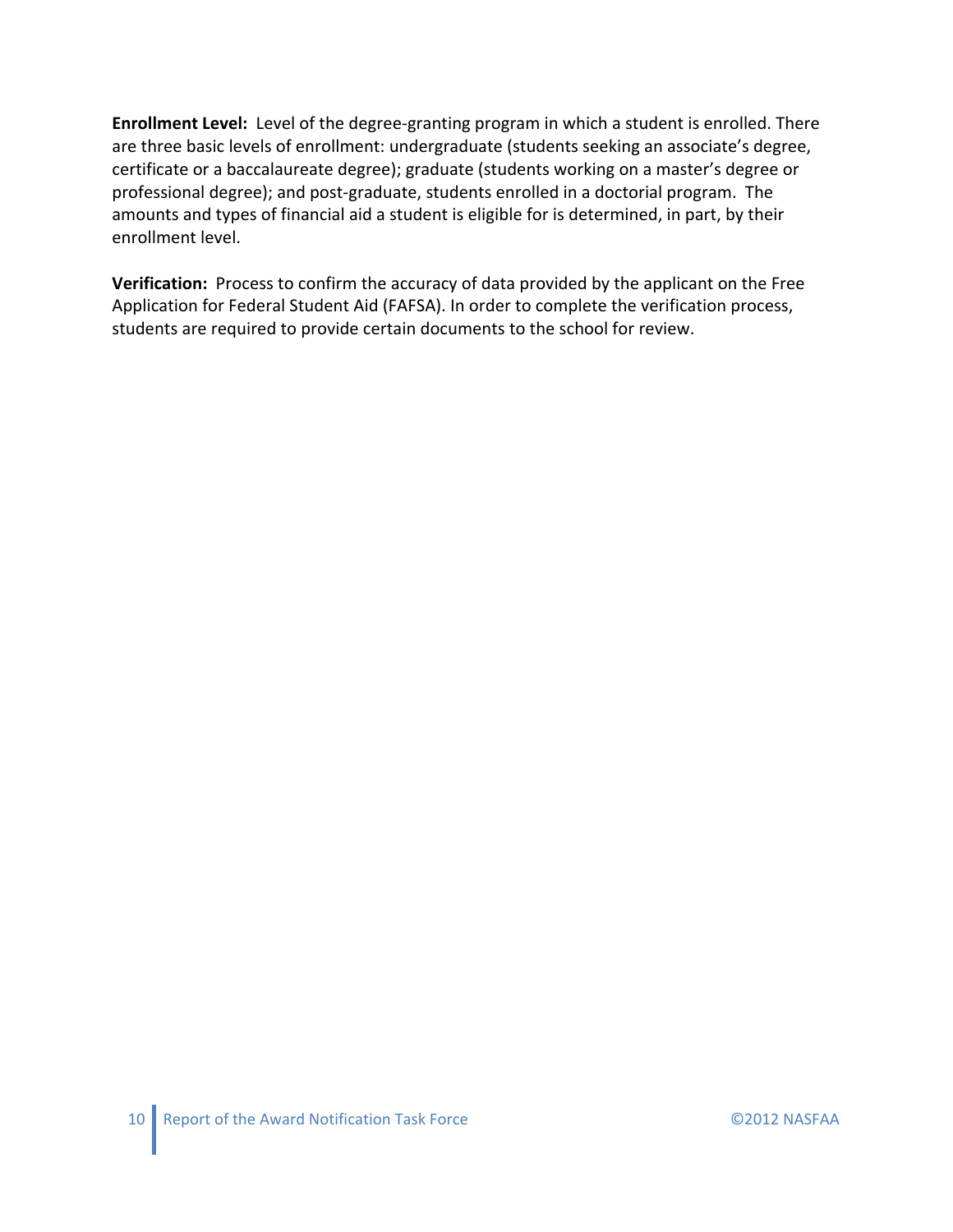# **Appendix B**

## **Student Consumer Information**

| <b>Title</b>                                   | <b>Question</b>                                                                          | <b>Destination</b>                                                                                                                                 |
|------------------------------------------------|------------------------------------------------------------------------------------------|----------------------------------------------------------------------------------------------------------------------------------------------------|
| Student<br>Consumer<br>Information             | What information do I need<br>before deciding where to attend<br>college?                | Schools' consumer information disclosures<br>webpage                                                                                               |
| Loan<br>Counseling                             | What does it mean to borrow to<br>finance my education?                                  | U.S. Department of Education's Office of Federal<br>Student Aid<br>https://studentloans.gov/myDirectLoan/<br>whatYouNeed.action?page=entrance      |
| Cumulative<br>Indebtedness                     | How much could I owe when I<br>graduate?                                                 | School's gainful employment website or<br><b>College Navigator</b><br>http://nces.ed.gov/collegenavigator/                                         |
| <b>Student Loan</b><br>Default Rate            | What is the school's default<br>rate?                                                    | <b>College Navigator</b><br>http://nces.ed.gov/collegenavigator/                                                                                   |
| School<br>Graduation<br>and Retention<br>Rates | How many of the school's<br>students continue and graduate<br>from their chosen program? | <b>College Navigator</b><br>http://nces.ed.gov/collegenavigator/                                                                                   |
| Repayment<br>Information                       | How much will my payments be<br>when I go into repayment?                                | U.S. Department of Education's Office of Federal<br><b>Student Aid</b><br>http://studentaid.ed.gov/PORTALSWebApp/stud<br>ents/english/repaying.jsp |
| Federal<br><b>Student Aid</b><br>History       | How much federal student aid<br>have I received in loans and<br>grants?                  | National Direct Student Loan Data System<br>www.nslds.ed.gov                                                                                       |
| College<br>Comparison<br>Tool                  | Where can I compare<br>information about the schools I<br>am considering?                | <b>College Navigator</b><br>http://nces.ed.gov/collegenavigator/                                                                                   |
| <b>Net Price</b><br>Calculator                 | What should I expect my out-of-<br>pocket costs to be for one year?                      | School's net price calculator                                                                                                                      |
| Non-Federal<br><b>Student Loan</b><br>History  | How much have I borrowed in<br>non-federal education loans?                              | Not currently available                                                                                                                            |
| College<br>Scorecard                           | Coming soon                                                                              | Not currently available                                                                                                                            |